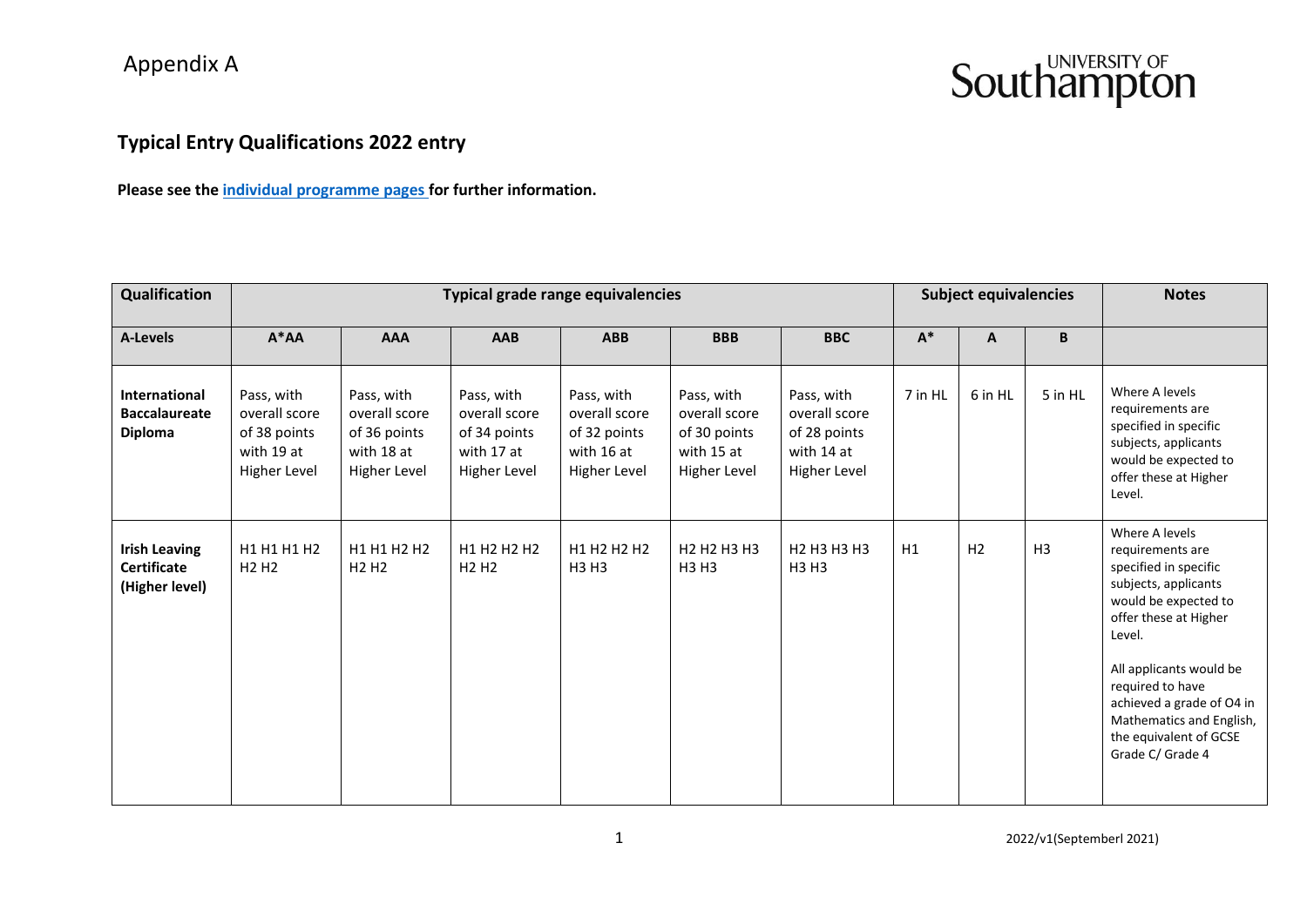| Qualification                                                                                     |                                                                                                                                                                                                                                                                                                                                                                                                                                                                                                                                  |                                                                                                                                                                    | <b>Typical grade range equivalencies</b>                                                                                                                     | <b>Subject equivalencies</b>                                                                                                                                 |                                                                                                                                                              |                                                                                                                                                                     | <b>Notes</b> |   |   |                  |  |
|---------------------------------------------------------------------------------------------------|----------------------------------------------------------------------------------------------------------------------------------------------------------------------------------------------------------------------------------------------------------------------------------------------------------------------------------------------------------------------------------------------------------------------------------------------------------------------------------------------------------------------------------|--------------------------------------------------------------------------------------------------------------------------------------------------------------------|--------------------------------------------------------------------------------------------------------------------------------------------------------------|--------------------------------------------------------------------------------------------------------------------------------------------------------------|--------------------------------------------------------------------------------------------------------------------------------------------------------------|---------------------------------------------------------------------------------------------------------------------------------------------------------------------|--------------|---|---|------------------|--|
| <b>A-Levels</b>                                                                                   | $A^*AA$                                                                                                                                                                                                                                                                                                                                                                                                                                                                                                                          | <b>AAA</b>                                                                                                                                                         | AAB                                                                                                                                                          | <b>ABB</b>                                                                                                                                                   | <b>BBB</b>                                                                                                                                                   | <b>BBC</b>                                                                                                                                                          | $A^*$        | A | B |                  |  |
| <b>Scottish</b><br><b>Advanced</b><br><b>Highers</b>                                              | Offers will be based on exams being taken at the end of S6. Subjects taken and qualifications achieved in S5 will be reviewed. Careful<br>consideration will be given to an individual's academic achievement, taking in to account the context and circumstances of their pre-<br>university education. Please see the University of Southampton's Curriculum for Excellence Scotland Statement for further information.<br>Applicants are advised to contact Admissions for more information.                                  | Where A levels<br>requirements are<br>specified in specific<br>subjects, applicants<br>would be expected to<br>offer these at Advanced<br>Higher Level (or in some |                                                                                                                                                              |                                                                                                                                                              |                                                                                                                                                              |                                                                                                                                                                     |              |   |   |                  |  |
| <b>Scottish</b><br><b>Highers</b>                                                                 | We normally consider applicants who offer at least 1 Advanced Higher. Applicants presenting with only Highers will be considered on a<br>case Higher<br>Level)<br>case by case basis. Where Highers are taken over two years it might be expected that higher grades are achieved, particularly in any<br>specific subjects required. (For example - S5 - S6 (2 years) - AABBB (A in specific subject) or S6 (1 year) - ABBBB (A in specific subject)<br>GCSE - Grade C/ Grade<br>Standard Grade - Grade<br>National 5 - Grade C |                                                                                                                                                                    |                                                                                                                                                              |                                                                                                                                                              |                                                                                                                                                              |                                                                                                                                                                     |              |   |   |                  |  |
| <b>Advanced</b><br>Welsh<br><b>Baccalaureate</b><br><b>Skills Challenge</b><br><b>Certificate</b> | A*AA from 3<br>A levels<br>or<br>A*A from two<br>A levels and A<br>from the<br>Advanced<br>Welsh<br>Baccalaureate<br><b>Skills</b><br>Challenge<br>Certificate                                                                                                                                                                                                                                                                                                                                                                   | AAA from 3 A<br>levels<br>or<br>AA from two A<br>levels and A<br>from the<br>Advanced<br>Welsh<br>Baccalaureate<br><b>Skills</b><br>Challenge<br>Certificate       | AAB from 3 A<br>levels<br>or<br>AA from two A<br>levels and B<br>from the<br>Advanced<br>Welsh<br>Baccalaureate<br><b>Skills</b><br>Challenge<br>Certificate | ABB from 3 A<br>levels<br>or<br>AB from two A<br>levels and B<br>from the<br>Advanced<br>Welsh<br>Baccalaureate<br><b>Skills</b><br>Challenge<br>Certificate | BBB from 3 A<br>levels<br>or<br>BB from two A<br>levels and B<br>from the<br>Advanced<br>Welsh<br>Baccalaureate<br><b>Skills</b><br>Challenge<br>Certificate | BBC from 3 A<br>levels<br>or<br>BB from two A<br>levels and C<br>from the<br>Advanced<br>Welsh<br><b>Baccalaureate</b><br><b>Skills</b><br>Challenge<br>Certificate | $A^*$        | A | B | Dual offers made |  |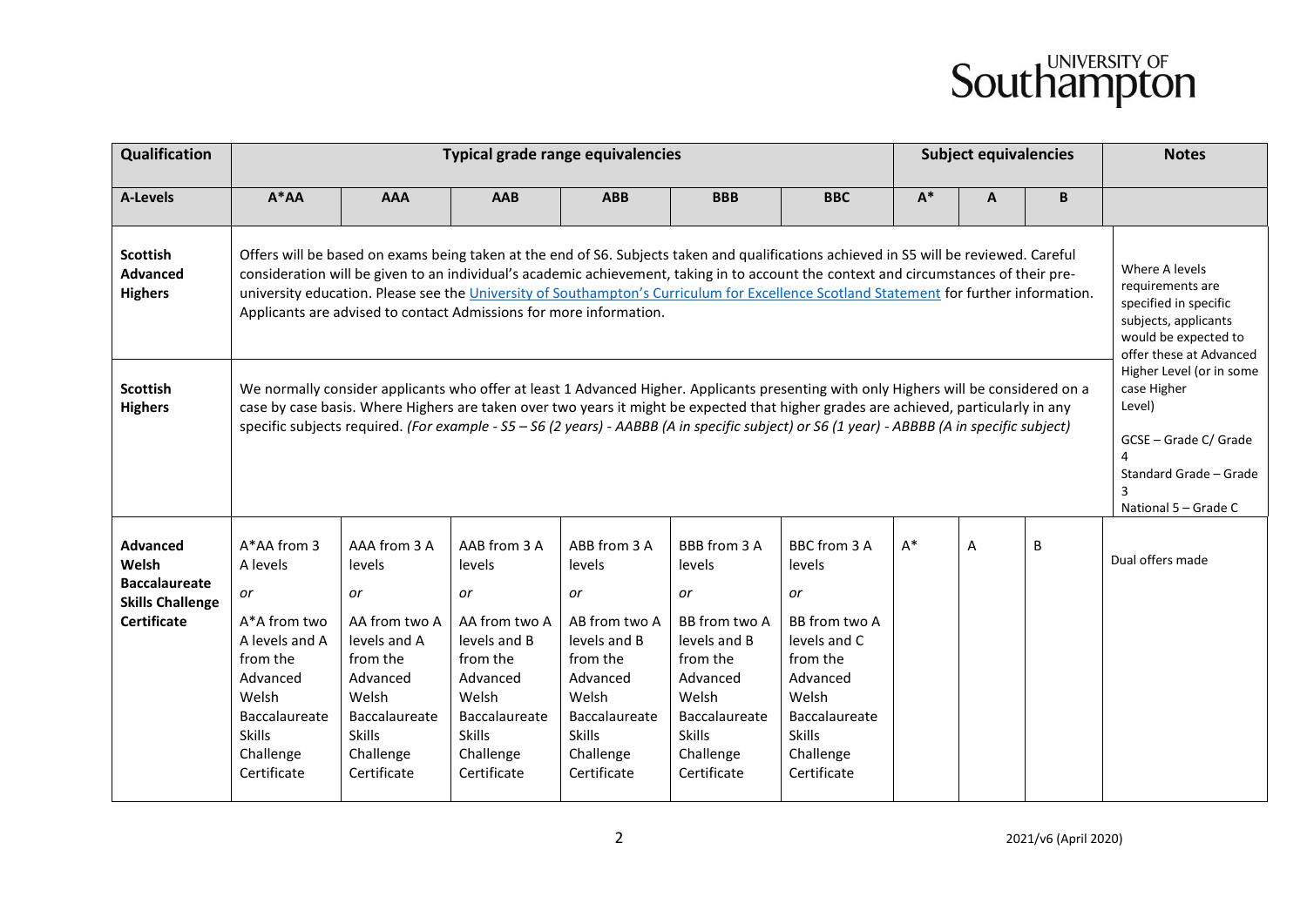| Qualification                                                                                                                                |                                                                                                              |                                                 | Typical grade range equivalencies               |                                                 | <b>Subject equivalencies</b>                    |                                                                                                           | <b>Notes</b>   |   |                 |                                                                    |
|----------------------------------------------------------------------------------------------------------------------------------------------|--------------------------------------------------------------------------------------------------------------|-------------------------------------------------|-------------------------------------------------|-------------------------------------------------|-------------------------------------------------|-----------------------------------------------------------------------------------------------------------|----------------|---|-----------------|--------------------------------------------------------------------|
| A-Levels                                                                                                                                     | $A^*AA$                                                                                                      | <b>AAA</b>                                      | <b>AAB</b>                                      | <b>ABB</b>                                      | <b>BBB</b>                                      | <b>BBC</b>                                                                                                | $\mathsf{A}^*$ | A | $\, {\bf B} \,$ |                                                                    |
| <b>Pearson BTEC</b><br><b>National</b><br><b>Extended</b><br><b>Certificate</b><br>(RQF)/ Pearson<br><b>BTEC Subsidiary</b><br>Diploma (QCF) | $D^*$ + AA at A-<br>level (or<br>equivalent)<br>or<br>$D + A^*A$ at<br>A-level (or<br>equivalent)            | $D + AA$ at $A$ -<br>level (or<br>equivalent)   | $D + AA$ at $A$ -<br>level (or<br>equivalent)   | $D + AB$ at A-<br>level (or<br>equivalent)      | $D + BB$ at A-<br>level (or<br>equivalent)      | $D + BC$ at A-<br>level (or<br>equivalent)<br>or<br>$M + BB$ at<br>A-level (or<br>equivalent)             | D              | D | D               | Specific BTEC<br>courses/units and/or<br>subject specific A-levels |
| <b>Pearson BTEC</b><br><b>National</b><br>Diploma (RQF)/<br><b>Pearson BTEC</b><br>Diploma (QCF)                                             | $D^*D + A$ grade<br>at A-Level (or<br>equivalent)<br>or<br>$DD + A^*$ grade<br>at A-Level (or<br>equivalent) | $DD + A$ grade<br>at A-Level (or<br>equivalent) | $DD + A$ grade<br>at A-Level (or<br>equivalent) | $DD + B$ grade<br>at A-Level (or<br>equivalent) | $DD + B$ grade<br>at A-Level (or<br>equivalent) | $DM + B$ grade<br>at A-Level (or<br>equivalent)<br>or<br>$DD + C$ grade<br>at A-Level (or<br>equivalent)) | D              | D | D               | (or equivalent) may be<br>required for some<br>programmes          |
| <b>Pearson BTEC</b><br><b>National</b><br><b>Extended</b><br>Diploma (RQF)/<br><b>Pearson BTEC</b><br><b>Extended</b><br>Diploma (QCF)       | $D^*DD$                                                                                                      | <b>DDD</b>                                      | <b>DDD</b>                                      | <b>DDM</b>                                      | <b>DDM</b>                                      | <b>DDM</b>                                                                                                | D              | D | D               |                                                                    |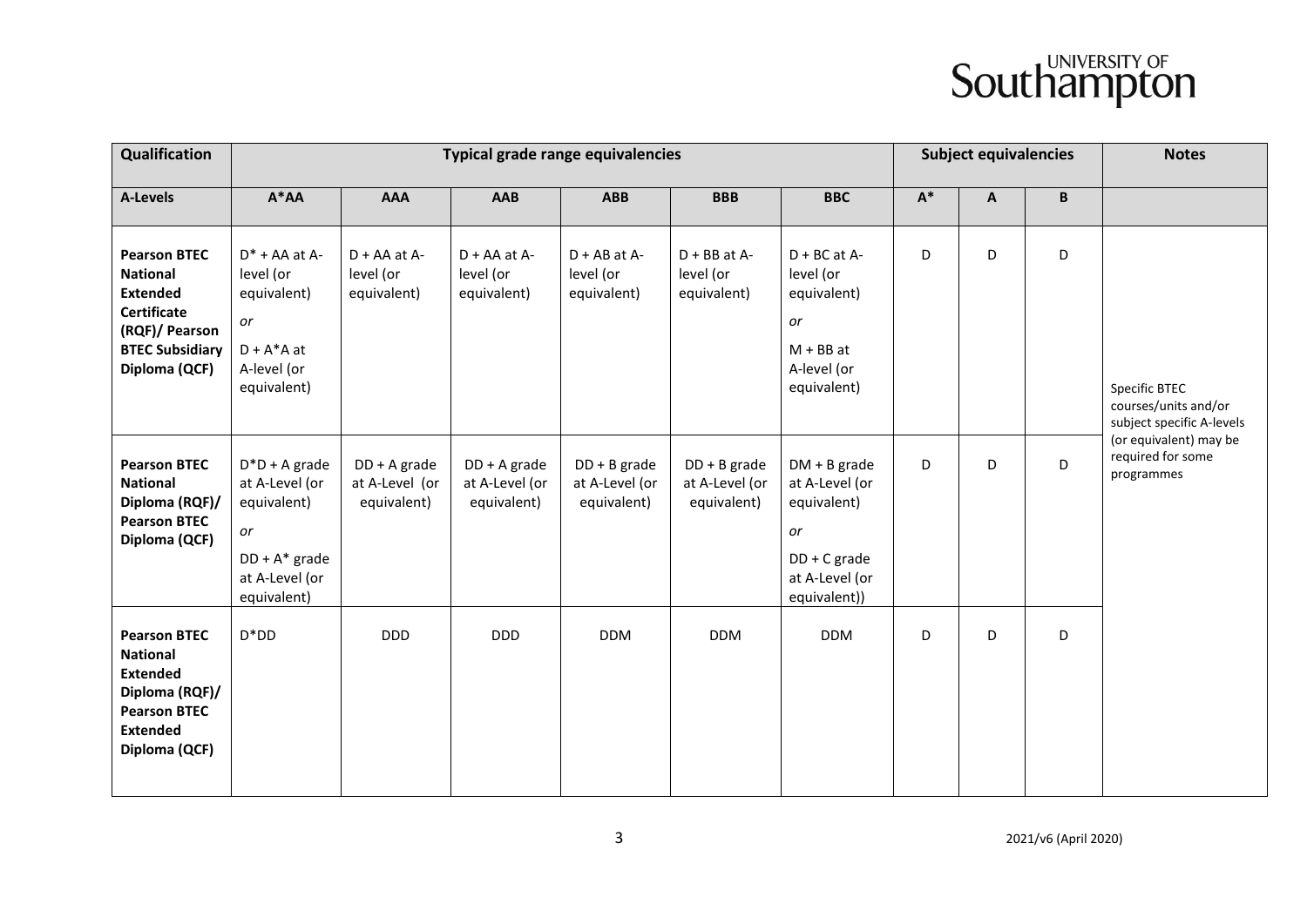| Qualification                                                                                                                                             |                                                                                                              |                                                 | Typical grade range equivalencies               |                                                 |                                                 | <b>Subject equivalencies</b>                                                                             |       | <b>Notes</b> |   |                                                                                                                                                                                                                                                     |
|-----------------------------------------------------------------------------------------------------------------------------------------------------------|--------------------------------------------------------------------------------------------------------------|-------------------------------------------------|-------------------------------------------------|-------------------------------------------------|-------------------------------------------------|----------------------------------------------------------------------------------------------------------|-------|--------------|---|-----------------------------------------------------------------------------------------------------------------------------------------------------------------------------------------------------------------------------------------------------|
| <b>A-Levels</b>                                                                                                                                           | $A^*AA$                                                                                                      | <b>AAA</b>                                      | AAB                                             | <b>ABB</b>                                      | <b>BBB</b>                                      | <b>BBC</b>                                                                                               | $A^*$ | A            | B |                                                                                                                                                                                                                                                     |
| <b>AQA Tech Level</b>                                                                                                                                     | $D^*D + A$ grade<br>at A-Level<br>or<br>$DD + A^*$ grade<br>at A-Level                                       | $DD + A$ grade<br>at A-Level                    | $DD + A$ grade<br>at A-Level                    | $DD + B$ grade<br>at A-Level                    | $DD + B$ grade<br>at A-Level                    | $DM + B$ grade<br>at A-Level (or<br>equivalent)<br>or<br>DD + C grade<br>at A-Level (or<br>equivalent))  | D     | D            | D | The AQA Tech Level must<br>be offered in combination<br>with at least one A Level.<br>For degrees in<br>Engineering, Computing<br>and related subjects, the<br>A Level must be in<br>Mathematics and the<br>applicant must take units<br>M1 and M2. |
| <b>OCR Cambridge</b><br><b>Technical</b><br>Introductory<br>Diploma/<br><b>OCR Cambridge</b><br><b>Technical</b><br><b>Extended</b><br><b>Certificate</b> | $D^*$ + AA at A-<br>level (or<br>equivalent)<br>or<br>$D + A^*A$ at<br>A-level (or<br>equivalent)            | $D + AA$ at $A$ -<br>level (or<br>equivalent)   | $D + AA$ at $A$ -<br>level (or<br>equivalent)   | $D + AB$ at A-<br>level (or<br>equivalent)      | $D + BB$ at A-<br>level (or<br>equivalent)      | $D + BC$ at A-<br>level (or<br>equivalent)<br>or<br>$M + BB$ at<br>A-level (or<br>equivalent)            | D     | D            | D | Specific CTEC<br>courses/units and/or                                                                                                                                                                                                               |
| <b>OCR Cambridge</b><br><b>Technical</b><br><b>Diploma</b>                                                                                                | $D^*D + A$ grade<br>at A-Level (or<br>equivalent)<br>or<br>$DD + A^*$ grade<br>at A-Level (or<br>equivalent) | $DD + A$ grade<br>at A-Level (or<br>equivalent) | $DD + A$ grade<br>at A-Level (or<br>equivalent) | $DD + B$ grade<br>at A-Level (or<br>equivalent) | $DD + B$ grade<br>at A-Level (or<br>equivalent) | $DM + B$ grade<br>at A-Level (or<br>equivalent)<br>or<br>$DD + C$ grade<br>at A-Level (or<br>equivalent) | D     | D            | D | subject specific A-levels<br>(or equivalent) may be<br>required for some<br>programmes                                                                                                                                                              |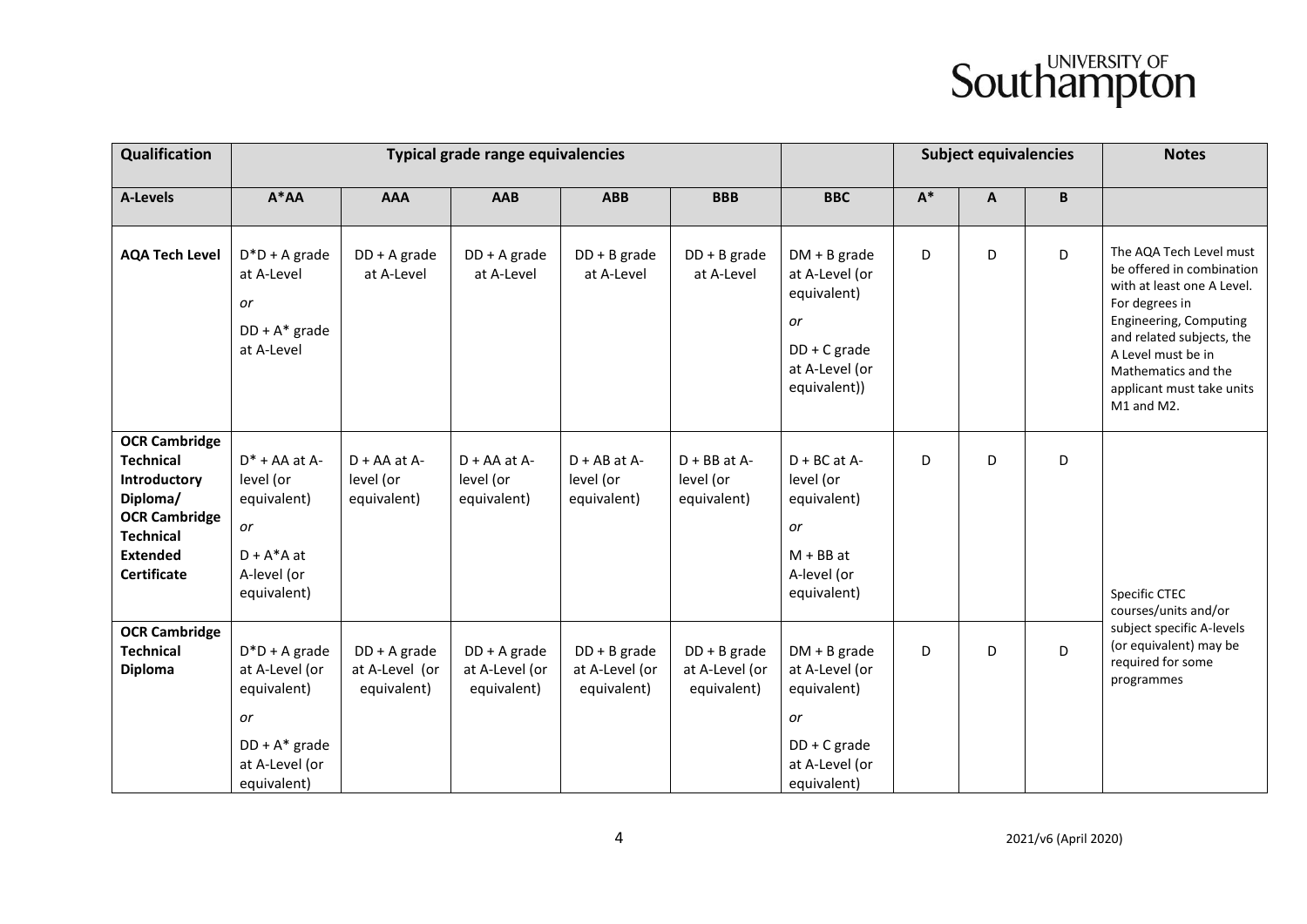| Qualification                                                                 |                                              |                                                                                                        | Typical grade range equivalencies                                                                                                                          | <b>Subject equivalencies</b>                                                                                                                                |                                                                                                                                                      |                                                                                                                                                   | <b>Notes</b>   |                |       |                                                                                                                                   |
|-------------------------------------------------------------------------------|----------------------------------------------|--------------------------------------------------------------------------------------------------------|------------------------------------------------------------------------------------------------------------------------------------------------------------|-------------------------------------------------------------------------------------------------------------------------------------------------------------|------------------------------------------------------------------------------------------------------------------------------------------------------|---------------------------------------------------------------------------------------------------------------------------------------------------|----------------|----------------|-------|-----------------------------------------------------------------------------------------------------------------------------------|
| <b>A-Levels</b>                                                               | $A^*AA$                                      | <b>AAA</b>                                                                                             | <b>AAB</b>                                                                                                                                                 | <b>ABB</b>                                                                                                                                                  | <b>BBB</b>                                                                                                                                           | <b>BBC</b>                                                                                                                                        | $\mathsf{A}^*$ | A              | B     |                                                                                                                                   |
| <b>OCR Cambridge</b><br><b>Technical</b><br><b>Extended</b><br><b>Diploma</b> | $D^*DD$                                      | <b>DDD</b>                                                                                             | <b>DDD</b>                                                                                                                                                 | <b>DDM</b>                                                                                                                                                  | <b>DDM</b>                                                                                                                                           | <b>DDM</b>                                                                                                                                        | D              | D              | D     | Specific CTEC<br>courses/units and/or<br>subject specific A-levels<br>(or equivalent) may be<br>required for some<br>programmes   |
| <b>Access to HE</b><br><b>Diploma</b>                                         | n/a                                          | 60 credits<br>with a<br>minimum of<br>45 credits at<br>Level 3 all of<br>which must at<br>Distinction. | 60 credits<br>with a<br>minimum of<br>45 credits at<br>Level 3 of<br>which 39<br>credits must<br>be at<br><b>Distinction</b><br>and 6 credits<br>at Merit. | 60 credits<br>with a<br>minimum of<br>45 credits at<br>Level 3 of<br>which 30<br>credits must<br>be at<br><b>Distinction</b><br>and 15 credits<br>at Merit. | 60 credits<br>with a<br>minimum of<br>45 credits at<br>Level 3 of<br>which 24<br>credits must<br>be at<br>Distinction<br>and 21 credits<br>at Merit. | 60 credits with<br>a minimum of<br>45 credits at<br>Level 3 of<br>which 18<br>credits must<br>be at<br>Distinction and<br>27 credits at<br>Merit. |                |                |       | Applicants may be<br>required to meet<br>additional subject-specific<br>requirements for<br>particular course, e.g.<br>Languages. |
| <b>Cambridge Pre-</b><br><b>U</b> Certificate<br>(principal<br>subjects)      | D <sub>2</sub> D <sub>3</sub> D <sub>3</sub> | D3 D3 D3                                                                                               | D3 D3 M2                                                                                                                                                   | D3 M2 M2                                                                                                                                                    | M2 M2 M2                                                                                                                                             | M2 M2 M1                                                                                                                                          | D1/D2          | D <sub>3</sub> | M1/M2 |                                                                                                                                   |